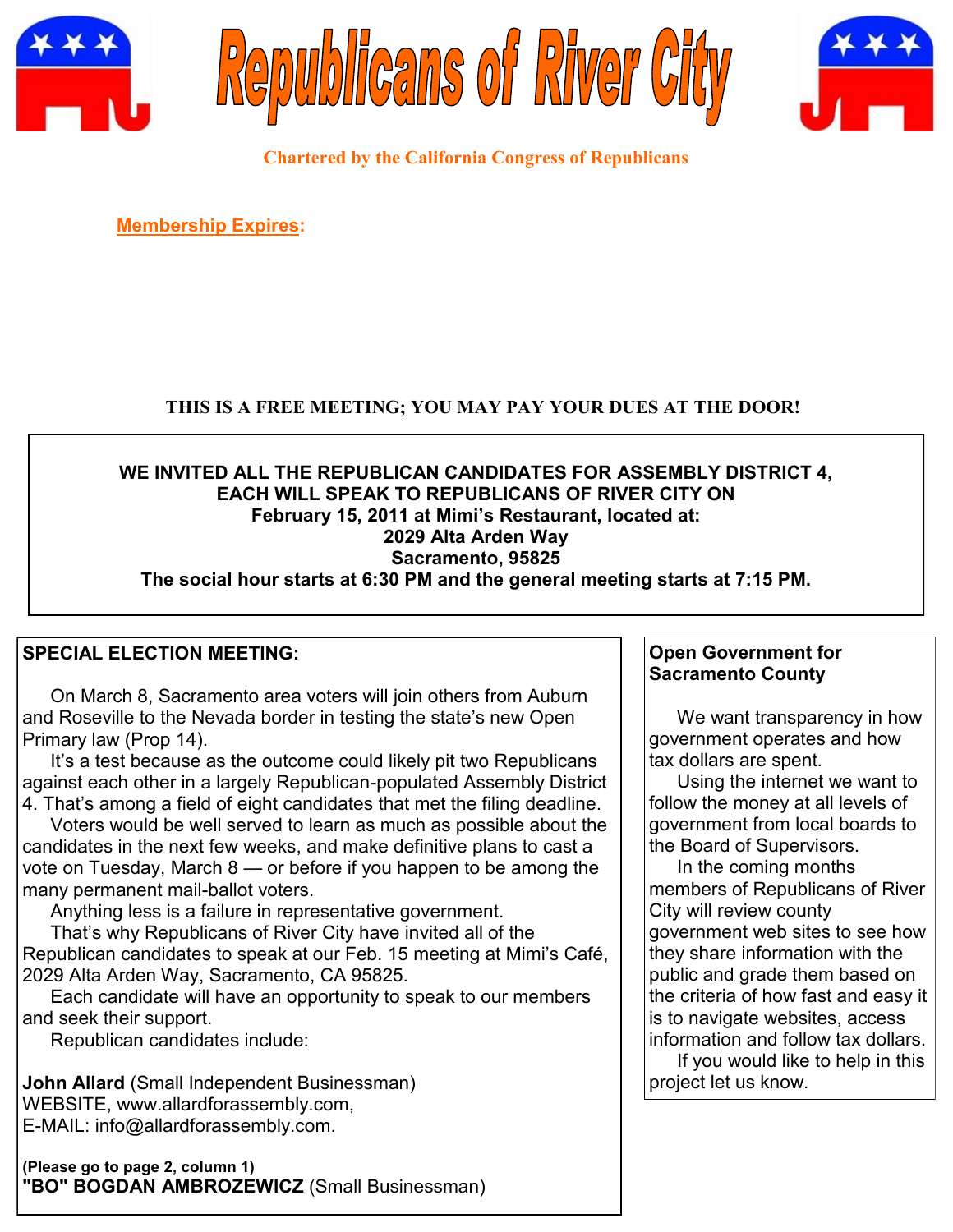## **Page 2**

WEBSITE, www.boambroz.com E-MAIL: bogdanI017@yahoo.com

**CHERYL BLY-CHESTER** (Small Business Owner), WEBSITE: www.vote4cheryl.org, E-MAIL: electblychester@aol.com

**BETH B. GAINES** (Small Business Women) WEBSITE: www.bethgaines.com E-MAIL: info@bethgaines.com

**ROB MATTHEWS** (Police Officer/ Businessman) WEBSITE, www.matthewsforassembly.com E-MAIL: rob@matthewsforassembly.com

# **MICHAEL F. O'CONNOR**

(Retired Personnel Manager) WEBSITE: www.electmikeoconnor.com/ E-MAIL: mfcoconnor@yahoo.com

**MATT WILLIAMS** (Retired Military Lawyer) WEBSITE: www.mattwilliamsforassembly.com E-MAIL: mattwilliamslaw@yahoo.com

When Proposition 14 was passed by voters in June 2010, proponents expected the measure would draw out more moderate candidates, which in turn might cause voters to elect more moderate members to the state Assembly and Senate.

As we all get to know the candidates more over the next several weeks, we"ll know whether that prediction will ring true. Another step toward moderation could come with the redrawing of Assembly and Senate district lines, which should be completed by August.

Either way, the surest form of elected representation comes with a high voter turnout. If you're a registered voter, plan to fill out

your mail ballot — which should start arriving in mailboxes Feb. 11 or head to the polls on March 8.



#### **IT IS TIME TO RENEW YOUR MEMBERSHIP IN REPUBLICANS OF RIVER CITY**

The time has come for our members to renew their membership.

If you haven"t renewed your membership, take a few minutes to fill out the form you will find in this newsletter and make out your check and send it in.

Thank you in advance for your renewed membership and your support of the Republicans of River City volunteer club.

#### **STATE BANKRUPTCY (AN IDEA WHOSE TIME HAS COME) by CHRIS ANGLE**

Recently, word has begun to leak out that policymakers are quietly exploring options that would create a legal mechanism allowing states to declare bankruptcy. The benefit of such a process would be that it would likely allow the states to repudiate many of their financial obligations, the combined weight of which has currently become unsustainable. While there are many obligations that are giving government financial analysts headaches, the pension obligations for government employees that will need to be paid out over the coming decades is perhaps the biggest cause of concern.

While we can expect political

fireworks from the unions and arguments regarding the sacred nature of contracts and the rule of law, the bankruptcy process is a legal process with a recognized societal benefit. Allowing someone (or a company) a fresh start can often be preferable to simply allowing them (or it) to remain a slave to earlier mistakes, the error of which may only become obvious in hindsight. To take GM as an example, generous pay and retirement benefits may have been sustainable and even wise in the late 1950"s or early 1960"s when GM was one of the top automakers in the world. However, an increasingly globalized world, increased competition from foreign automakers, internal business mistakes by GM, and increased life expectancy of retirees, meant that these benefits were no longer sustainable by the first decade of the 21st century. In fact, one wag referred to GM as a benefits company that made cars, as opposed to a car company that paid benefits.

Like GM, some state (and local) governments have been brought to the brink of insolvency as a result of their pension obligations. Over the last generation, pensions for government workers have grown completely out of proportion to those available in the private sector. Not only are government workers living longer (like the rest of the population), but many are retiring earlier and with a monthly payment that is a higher percentage of their final salary than what most private sector workers can expect. While this might be sustainable if government workers were producing an economic product, the value of which was generating the funds for these benefits, the fact is that much government spending does not create economic value and must transfer resources from productive parts of the economy to fund it.

In addition, to being economically unsustainable, the current system is likely politically unsustainable as well. In many cases, union political activity has often meant that the people responsible for representing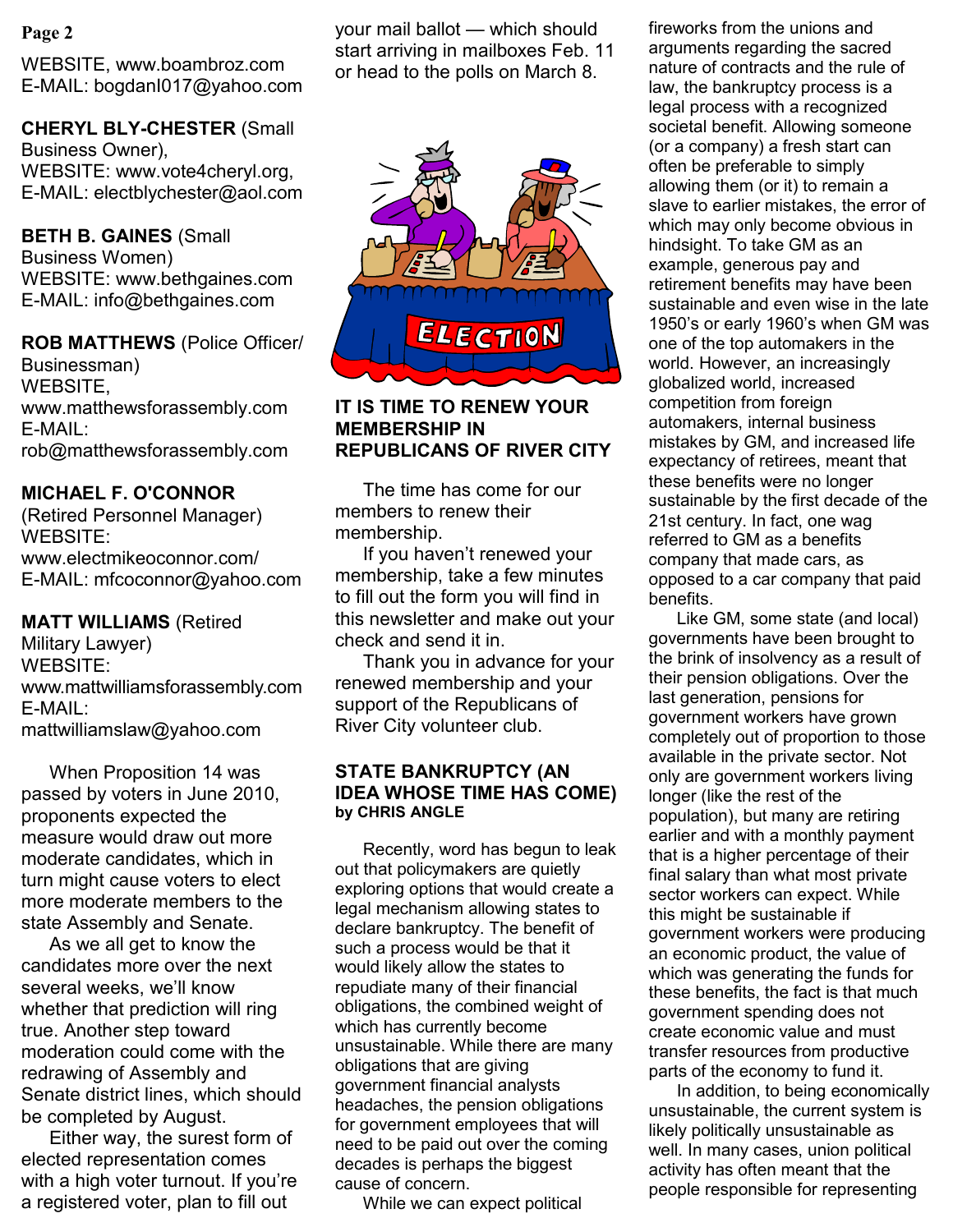#### **Page 3**

# **REMEMBERING REAGAN**

#### **by Carl Burton**

To paraphrase Mark Twain"s famous quip: The reports of the death of the "Era of Reagan" have been greatly exaggerated. The love of liberty and dedication to the American Constitution as articulated and held high by our 40th President never go out of style.

President Reagan was born on February 6, 1911. What better way to celebrate him and the timeless principles he embraced than to use the entire year of 2011 to remember and articulate those principles. Here is a message from Reagan"s first Inaugural Address that needs to go directly from the lips of the Gipper himself straight to the ears of Jerry Brown and Barack Obama: "Government is not the solution to our problems, government is the problem."

I remember watching television in 1964 and seeing then actor Ronald Reagan endorse Senator Berry Goldwater for President. A few days after the 1964 election the LA Times had an article about Reagan running for Governor of California; back then we didn"t have the Internet so it took me a while to find out his mailing address but when I did I sent him a contribution and a letter asking him to run. I was

issued one of the first membership cards in "Friends of Ronald Reagan." Later I was able to meet him in person and served as one of his city and county chairman when he ran for President of United States.

I'm sure you will help when Republicans of River City celebrate his life at the Sacramento County Fair this year.

# **ROGER NIELLO NAMED UCCS GOVERNANCE FELLOW**

Former legislator to teach and mentor UCCS students

Former Assemblyman Roger Niello has been named UC Center"s first Governance Fellow. A Sacramento-area Republican, Niello served in the state Legislature from 2004 to 2010. From 1999 to 2004, he was a Sacramento County supervisor. A UC "double-dipper," Niello holds a BA from UC Berkeley and a MA from UCLA. As a lawmaker, he served as vice chairman of the Assembly Budget Committee.

"We are delighted that Roger has joined the UCCS team," said UC Cen-ter Director Robert Huckfeldt. "He has a wealth of policy experience at both the county and state level, and that experience brings real-world perspective to the classroom, as well as unique guidance to the internship pro-gram. On top of that, he does a wonderful job working with our students."

# **Republicans of River City Board of Directors:**

Carl Burton, President Fred Hildebrand, Director Betty Axup, 1st Vice President Patty Hildebrand, Director Al Rogel, 2nd Vice President Lynn MacLean, Director Colleen Fitzpatrick, Secretary TBA, Membership Secretary Paul Green, Past President TBA, Treasurer Chris Angle, Director Richard Eigenheer, Director

As a governance fellow, Niello will conduct seminar sessions where he will share his experiences in the policy arena. He also will have an office at the Center to offer individual guidance to students who want to pursue a career in public service. He will assume his duties with Spring Quarter, which begins March 28.

"As a Cal and UCLA grad, I am honored to be the first UCCS Governance Fellow," Niello said. "I so much enjoyed my meetings with past students while a member of the Legislature, and I look forward to helping future students get the most out of their experiences with UCCS."

# **Black History Month**

### **by Reince Priebus RNC Chairman**

"Our nation"s story cannot be told without recognizing the countless contributions African-Americans have made to move our country forward and fulfill its tremendous potential. The history of the Republican Party is also steeped in this narrative. Since its founding in 1854 by a group of abolitionists in my home state of Wisconsin, the Party of Lincoln has been at the forefront of the fight for individuals' rights and equal opportunity. I encourage all Americans to take the time, not only during this month, but

**(Go to Column 3, page 4)**



Volume 2011, Issue 2 P. O. Box 1776 Carmichael, CA 95609-1776

Editor: Carl Burton Telephone 359-5741